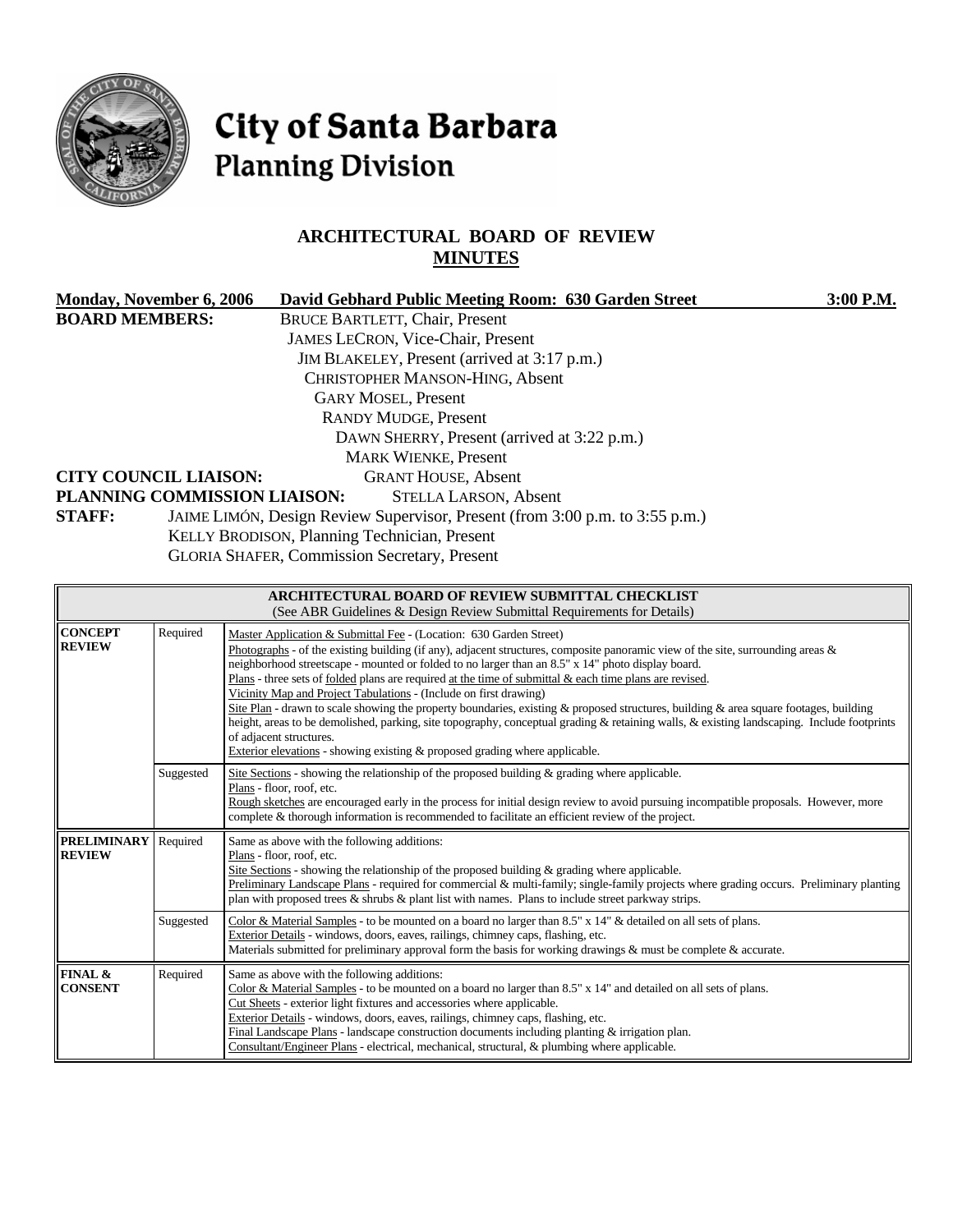#### **PLEASE BE ADVISED**

- The approximate time the project will be reviewed is listed to the left of each item. It is suggested that applicants arrive 15 minutes early. The agenda schedule is subject to change as cancellations occur. Staff will notify applicants of time changes.
- The applicant's presence is required. If an applicant is not present, the item will be postponed indefinitely. If an applicant cancels or postpones an item without providing advance notice, the item will be postponed indefinitely and will not be placed on the following Architectural Board of Review (ABR) agenda. In order to reschedule the item for review, a rescheduling fee will be paid and the applicant must fill out and file a Supplemental Application Form at 630 Garden Street (Community Development Department) in addition to submitting appropriate plans.
- All approvals made by the ABR are based on compliance with Municipal Code Chapter 22.68 and with adopted ABR guidelines. Some agenda items have received a mailed notice and are subject to a public hearing.
- The ABR may grant an approval for any project scheduled on the agenda if sufficient information has been provided and no other discretionary review is required. Substitution of plans is not allowed, if revised plans differing from the submittal sets are brought to the meeting, motions for preliminary or final approval will be contingent upon staff review for code compliance.
- The Board may refer items to the Consent Calendar for Preliminary and Final Architectural Board of Review approval.
- Preliminary and Final Architectural Board of Review approval is valid for one year from the date of the approval unless a time extension or Building Permit has been granted.
- **Items before the Board may be appealed to the City Council. For further information on appeals, contact the Planning Division Staff or the City Clerk's office. Said appeal must be in writing and must be filed with the City Clerk at City Hall within ten (10) calendar days of the meeting at which the Board took action or rendered its decision. The scope of this project may be modified under further review.**
- **AMERICANS WITH DISABILITIES ACT:** In compliance with the Americans with Disabilities Act, if you need special assistance to participate in this meeting, please contact the Planning Division at (805) 564-5470. Notification at least 48 hours prior to the meeting will enable the City to make reasonable arrangements.
- **AGENDAS, MINUTES and REPORTS**: Copies of all documents relating to agenda items are available for review at 630 Garden St. and agendas and minutes are posted online at [www.SantaBarbaraCa.gov](http://www.santabarbaraca.gov/) If you have any questions or wish to review the plans, please contact Kelly Brodison, at (805) 564-5470 between the hours of 8:30 a.m. to noon and 1:00 p.m. to 4:00 p.m., Monday through Friday.

## **LICENSING ADVISORY:**

The Business and Professions Code of the State of California and the Municipal Code of the City of Santa Barbara restrict preparation of plans for certain project types to licensed professionals. Applicants are encouraged to consult with Building and Safety Staff or Planning Staff to verify requirements for their specific projects.

Unlicensed persons are limited to the preparation of plans for:

- $\triangleright$  Single or multiple family dwellings not to exceed four (4) units per lot, of wood frame construction, and not more than two stories and basement in height;
- ¾ Non-structural changes to storefronts; and,
- $\blacktriangleright$  Landscaping for single-family dwellings, or projects consisting solely of landscaping of not more than 5,000 square feet.

#### **NOTICE:**

- 1. That on Thursday, November 2, 2006 at 4:00 p.m., this Agenda was duly posted on the indoor and outdoor bulletin boards at the Community Development Department, 630 Garden Street, and online at www.SantaBarbaraCa.gov.
- 2. This regular meeting of the Architectural Board of Review will be broadcast live and rebroadcast in its entirety on Wednesday at 8:00 a.m. on Channel 18.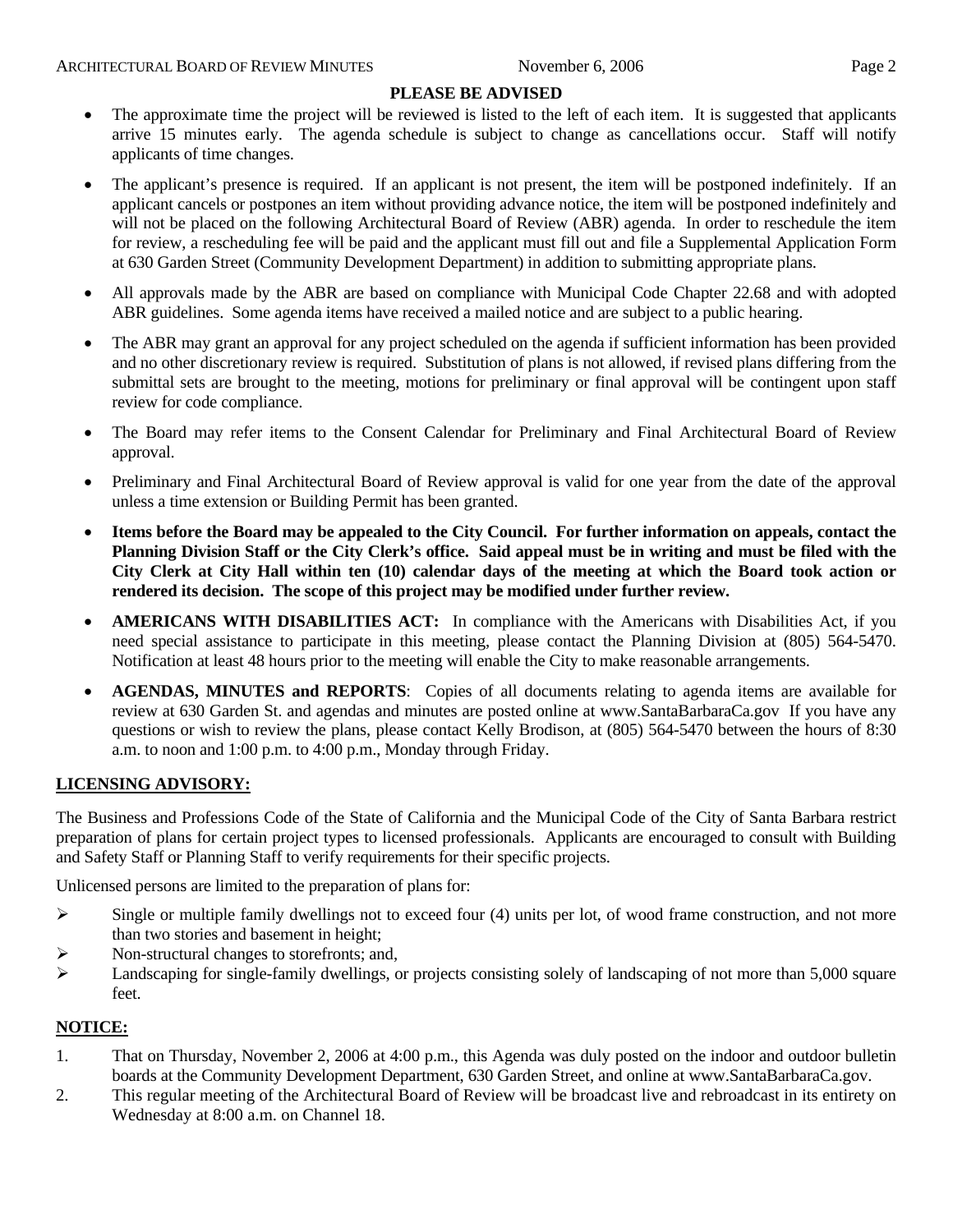A. Public Comment:

Any member of the public may address the Architectural Board of Review for up to two minutes on any subject within their jurisdiction that is not scheduled for a public discussion before the Board on that day. The total time for this item is ten minutes. (Public comment for items scheduled on today's agenda will be taken at the time the item is heard.)

No public comment.

- B. Approval of the minutes:
	- Motion: Approval of the minutes of the Architectural Board of Review meeting of Monday, October 30, 2006, with corrections.
		- Action: Mosel/LeCron, 4/0/0. Motion carried. (LeCron abstained.) (Blakeley, Manson-Hing and Sherry absent.)
- C. Consent Calendar.

Motion: Ratify the Consent Calendar. The Consent Calendar was reviewed by Mark Wienke with the exception of the landscaping for Items reviewed by Randy Mudge.

- Action: Wienke/Mudge, 5/0/0. Motion carried. (Blakeley, Manson-Hing and Sherry absent.)
- D. Announcements, requests by applicants for continuances and withdrawals, future agenda items, and appeals.
	- 1. Ms. Brodison made the following announcements:
		- a) Member Sherry will arrive late to the meeting.
		- b) Member Manson-Hing will be absent from the meeting.
	- 2. Mr. Limón made the following comments:
		- a) Mr. Limón made available two copies of the 1924 Olmsted & Cheney, Master Street and Park Systems Plan for review by the Board. Mr. Limón stated that the Olmsted & Cheney document might be helpful to the Board in their review of street and park projects.
		- b) Regarding right-of-way vegetation: In some instances the Board has supported over-height screening vegetation and requested that it be maintained. Because there may be cases where the Public Works Department might require the future removal of over-height vegetation, Mr. Limón requested that the Board view architectural projects on their own and not rely on street vegetation for screening.
- E. Subcommittee Reports.

Airport Subcommittee: Member Wienke reported that the latest design presentation illustrates the old airport tower building moved half way between its current location and the previously proposed location, creating a courtyard between the tower and the new ticketing location. The proposed structure has taken on a Modern-Spanish architecture style and appears to be losing the big-box look. Mr. Wienke clarified that relocation of the existing airport tower building is necessary due to its current flood plane location.

F. Possible Ordinance Violations.

Member LeCron reported the following:

1) The building exterior of the Fish House Restaurant on Cabrillo Boulevard has been painted a peculiar color.

2) The exterior signage at the Left of Albquerque Restaurant has hanging light fixtures with exposed conduit.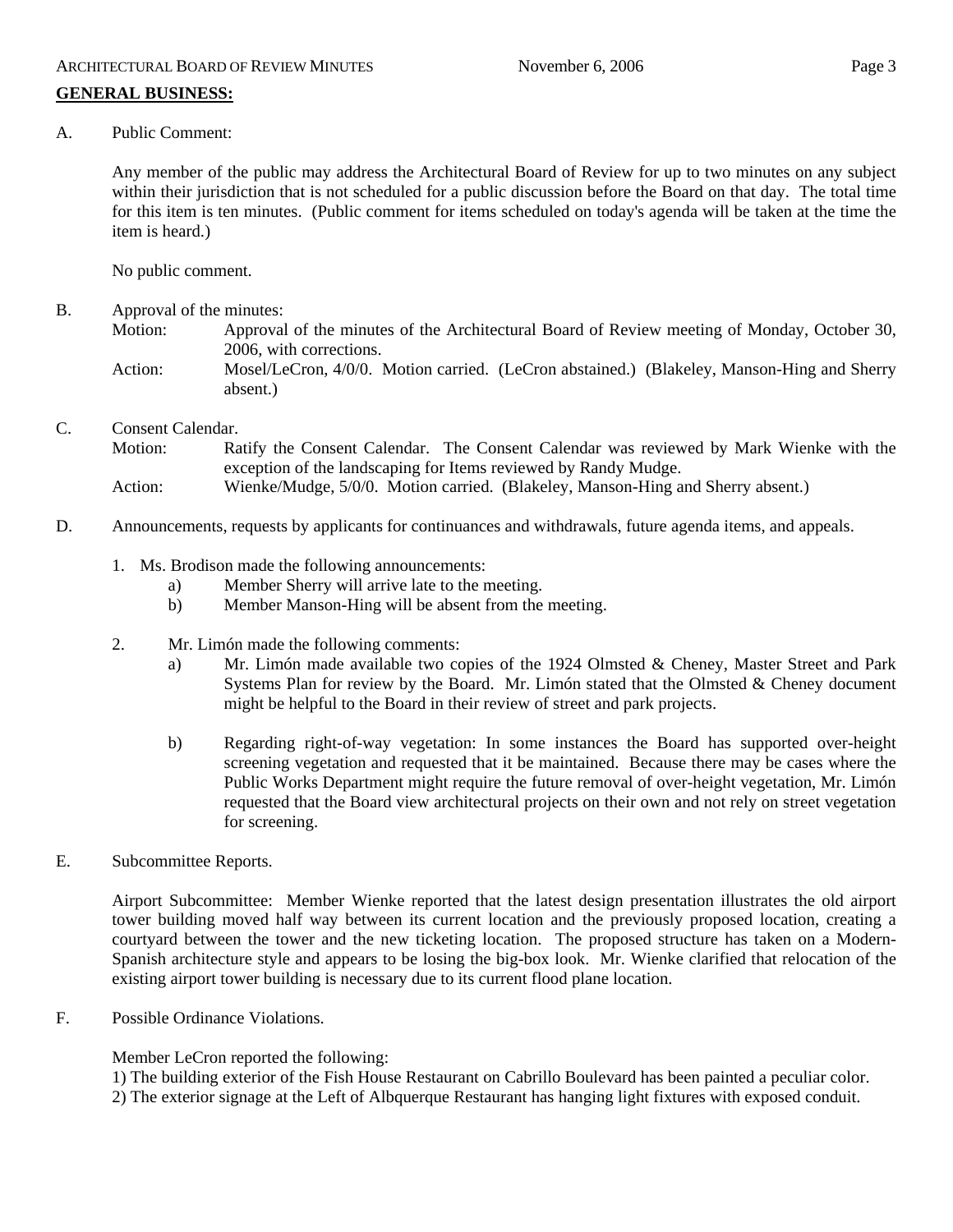## **CONCEPT REVIEW - NEW ITEM: PUBLIC HEARING**

#### **1. 620 QUINIENTOS ST** M-1/SD-3 Zone

 Assessor's Parcel Number: 017-113-025 Application Number: MST2006-00638 Owner: D & M Ortega Hill Partnership Architect: Lenvik & Minor Contractor: Melchiori Construction Company

(Proposal to expand and convert a MarBorg green waste recycling facility to a plastic recycling and storage facility. The project includes a one-story 5,704 square foot addition to the existing one-story 10,238 square foot industrial building, a new four-space parking lot, and screening walls. The proposal includes the transfer of 2,714 square feet of development rights from a property located at 719 Union Street at which 4,801 square feet were demolished. Planning Commission approvals of a Transfer of Development Rights, a Coastal Development Permit, and a Development Plan are requested.)

## **(COMMENTS ONLY; PROJECT REQUIRES ENVIRONMENTAL ASSESSMENT AND PLANNING COMMISSION APPROVAL OF A TRANSFER OF DEVELOPMENT RIGHTS A COASTAL DEVELOPMENT PERMIT AND A DEVELOPMENT PLAN ARE REQUESTED.)**

(3:30)

Present: Ed Lenvik, Architect; Jaime Limón, Design Review Supervisor.

Mr. Limon stated that sidewalk and curb street improvements may be required at this location. Mr. Lenvik stated that he intends to screen the street frontage.

Public comment opened at 3:45 p.m., and as no one wished to speak, public comment closed at 3:45 p.m.

**Motion: Continued indefinitely to the Full Board with the following comments. 1)** The Board finds that the addition to the existing building is appropriate to the existing structure, with the following changes: **a.** Provide more landscaping on the site and street trees in the parkway; **b.** Match the sidewalk from the existing concrete plant sidewalk and parkway; **c.** Consider an interesting color for the front entry; **d.** Consider eliminating the chain-link fence and using wrought iron; **e.** Study a trellis with vines at the front façade (where the shed roof ends). **2)** Provide a color palette and a landscape plan when returning to Full Board.

Action: Sherry/LeCron, 7/0/0. Motion Carried. (Manson-Hing absent.)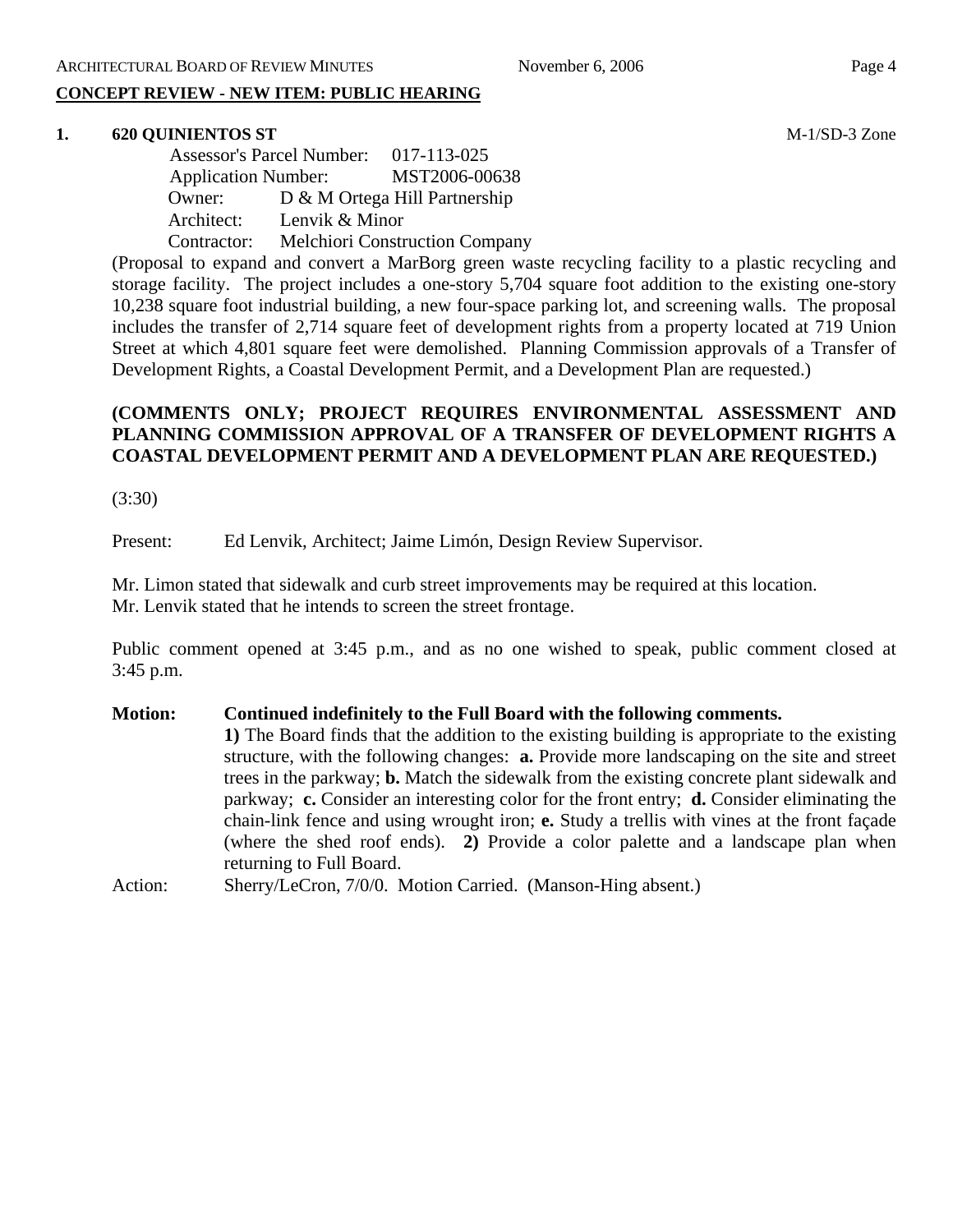## **CONCEPT REVIEW - NEW ITEM: PUBLIC HEARING**

#### **2. 927 OLIVE ST** C-2 Zone

 Assessor's Parcel Number: 029-302-031 Application Number: MST2006-00421 Architect: Keith Rivera Owner: Fiesta Olive, LLC Applicant: Aaron Amuchastegui

(Proposal for a mixed-use development consisting of three three-story buildings. The project includes five three-story, one- and two-bedroom residential condominiums ranging from 1,470 to 1,919 square feet. Three of the units include office space totaling 690 square feet on the first floor. Each unit has an attached two-car garage and there are three uncovered parking spaces and a central auto court. A Voluntary Lot Merger is proposed to combine two parcels for the 11,761 square foot site. The project includes demolition of the two existing single-family dwellings at 927 & 933 Olive Street and 500 cubic yards of cut and fill grading. Planning Commission Approval of a Tentative Subdivision Map is requested.)

## **(COMMENTS ONLY; PROJECT REQUIRES ENVIRONMENTAL ASSESSMENT AND PLANNING COMMISSION APPROVAL OF A TENTATIVE SUBDIVISION MAP FOR CONDOMINIUMS.)**

(3:55)

Present: Kieth Riviera, Project Architect; Lorene Hinkle, Designer; Aaron Amuchastegui, Applicant; Chelsey Swanson, Assistant Planner, City of Santa Barbara.

Public comment opened at 4:13 p.m.

Michael Hofmann, resident, opposed.

Sudi Staub, resident, in favor of the design, but concerned about the height.

Michael Biancon, expressed concern with building heights, obstruction of cross-town sightline.

Grant Castleberg, resident, in favor.

Rob Hunt, resident, opposed.

Public comment closed at 4:20 p.m.

#### **Motion: Continued indefinitely to the Full Board with the following comments:**

**1)** The chosen site plan is forcing the buildings to the perimeter of the property making the mass, bulk, and scale appear aggressive. **2)** Study other parking design alternatives which do not require the extreme vehicular movement within the auto-court. **3**) The Board is concerned with the minimal setbacks, especially along the north property line abutting the craftsman single story residence and structure frontage. Study ways to closer emulate the front-yard setbacks established by the two adjoining structures. **4)** Reconsider the massing of the buildings as they relate to the street so as to not emulate the "wedding cake" layering approach. **5)** Consider the third-stories as attic stories within the roof forms, reminiscent of the residential neighborhood across the street. **6**) Provide a design scheme that presents two units to the street that appear single-family in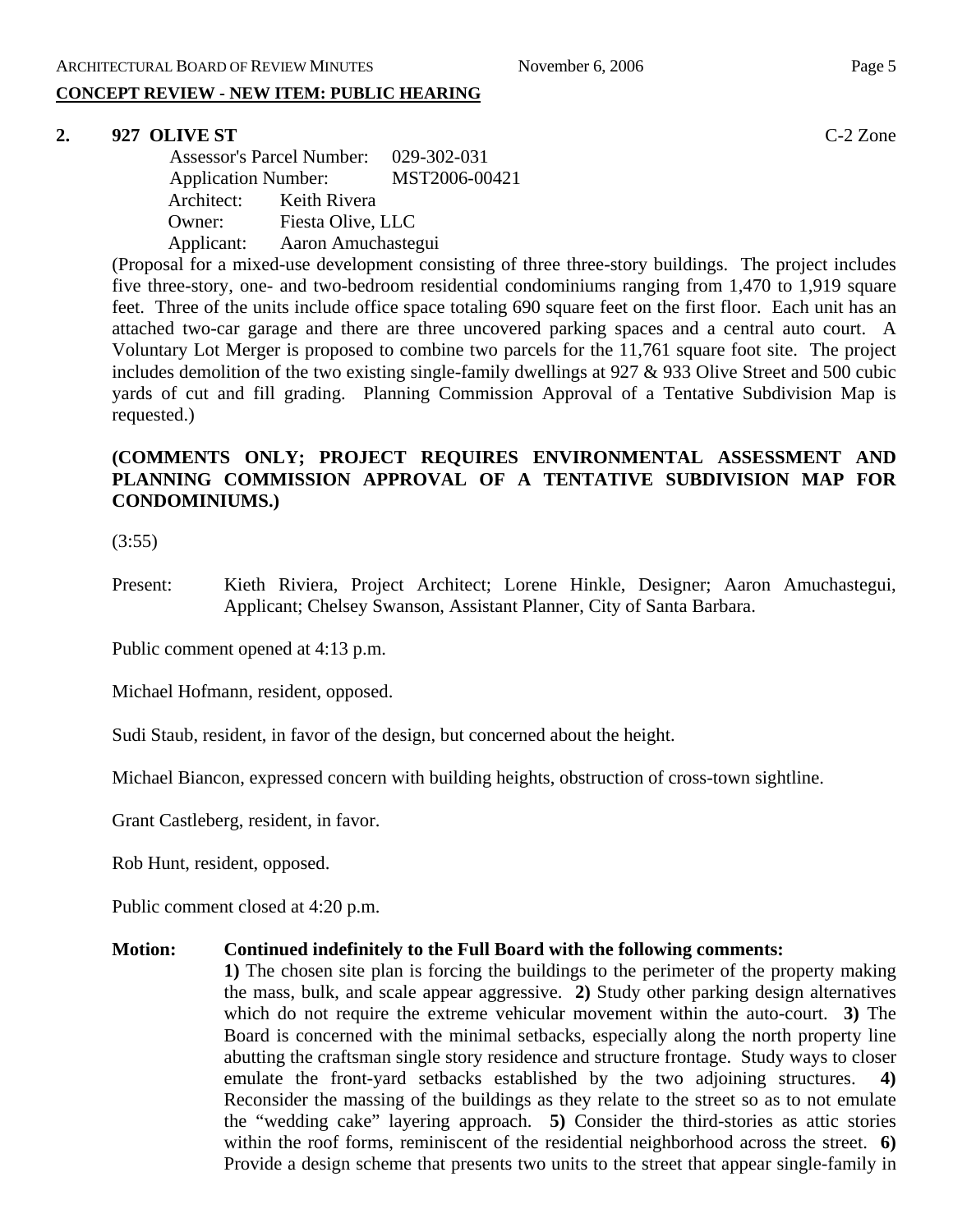nature and places the third unit more internal to the block. **7)** Establish the grading with an accurate topography map to take better advantage of the drop-off at the rear-most portion of the site to help minimize the height impact of the structures. **8)** Look for ways to enhance the pedestrian entries to all units, especially the rearmost unit which is currently hidden from the street without apparent pedestrian access. **9)** Study the relationship of the contiguous buildings. Some Board members feel the chosen design style is not compatible with the residential theme presented along Olive Street. Consider more pedestrian friendly elements along the street frontage.

Action: Mosel/Sherry, 7/0/0. Motion carried. (Manson-Hing absent.)

#### **CONCEPT REVIEW - NEW ITEM: PUBLIC HEARING**

#### **3. 2431 MESA SCHOOL LN** E-3/SD-3 Zone

 Assessor's Parcel Number: 041-311-005 Application Number: MST2006-00295 Owner: Bolger Family Trust Architect: Peter Hunt

(Proposal for a new 2,346 square foot two-story residence and attached 444 square foot two-car garage on a 10,075 square foot lot. The proposal includes demolition of the existing 1,008 square foot onestory residence, a new driveway, landscaping, and hardscaping. The project is located in the Appealable Jurisdiction of the Coastal Zone and Planning Commission approval of a Coastal Development Permit is requested.)

## **(COMMENTS ONLY; PROJECT REQUIRES ENVIRONMENTAL ASSESSMENT, NEIGHBORHOOD PRESERVATION ORDINANCE FINDINGS AND PLANNING COMMISSION APPROVAL FOR A COASTAL DEVELOPMENT PERMIT.)**

(4:48)

Present: Peter Hunt, Architect; Suzanne Johnston, Planning Technician II, City of Santa Barbara.

Public comment opened at 5:03 p.m.

Betty Nelson, resident, expressed concern about the possible loss of privacy and oak trees.

Jackie Karp, resident, stated that she does not want her side window blocked.

Public comment closed at 5:11 p.m.

**Motion: Continued indefinitely to the Planning Commission with the following comments: 1)** The project is appropriately scaled for the neighborhood. **2)** The design is appealingly eclectic. **3)** The Board would prefer to see a reduction in the size and number of windows on the second floor, west elevation. **4)** Provide a high quality carriage-type garage door. **5)** Include on the working drawings the Oak Tree recommendation from the Arborist's Report.

Action: LeCron/Wienke, 7/0/0. Motion carried. (Manson-Hing absent.)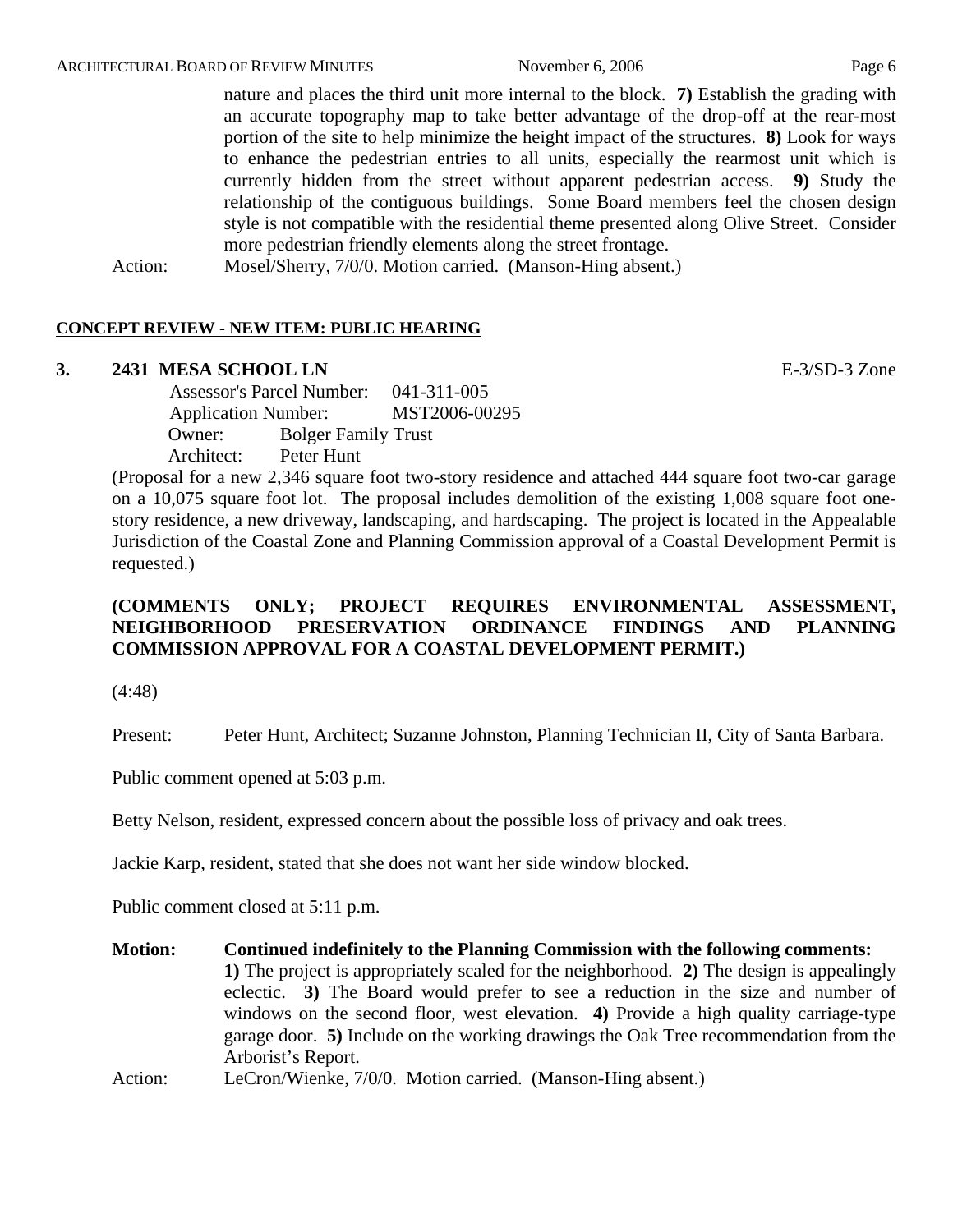#### **CONCEPT REVIEW - CONTINUED ITEM**

#### **4. 1209 CIMA LINDA LN** A-2 Zone

|                            |           | Assessor's Parcel Number: 015-161-018   |  |
|----------------------------|-----------|-----------------------------------------|--|
| <b>Application Number:</b> |           | MST2006-00379                           |  |
| Architect:                 | Don Nulty |                                         |  |
| Owner:                     |           | Suntrust Bank of Atlanta, Et Al Trustee |  |

(Proposal for 2,290 square feet of first and second-floor additions to an existing single-story 2,595 square foot residence. The proposal includes a 220 square foot attached atrium and conversion of the existing 360 square foot garage to accessory space, with the existing three-car carport to remain. The project is located on a one acre lot in The Hillside Design District.)

## **(Second Concept Review.)**

## **(PROJECT REQUIRES NEIGHBORHOOD PRESERVATION ORDINANCE FINDINGS.)**

(5:24)

Present: Robert Foley, Architect.

**Motion: Preliminary Approval of the project with the finding that the Neighborhood Preservation Ordinance criteria have been met as stated in Subsection 22.68.060 of the City of Santa Barbara Municipal Code, and continued indefinitely to the Consent Calendar with the following conditions:** 

> **1)** Study the stairway to the second-story artist studio. **2)** Restudy the colors and provide a color and material board. **3)** Provide a standard red roof tile. **4)** Study the cohesivness of the window proportions. **5)** The Board understands the existing carport will return as an enclosed garage with high-quality garage doors. **6)** Study minimizing the existing asphalt in front of the proposed art gallery. **7)** Study the Jack-Arch windows at the artist studio.

Action: Wienke/Sherry, 7/0/0. Motion carried. (Manson-Hing absent.)

#### **CONCEPT REVIEW - CONTINUED ITEM**

## **5. 832 ORANGE AVE**  R-3 Zone

 Assessor's Parcel Number: 037-024-002 Application Number: MST2005-00657 Owner: Lorenzo and Maria Martinez Applicant: Manuel Contreras

(Proposal to demolish a 789 square foot residence and existing garage on a lot where two units currently exist. A new unit is proposed to be attached to the remaining 933 square foot unit to create a two-story, 3,344 square foot duplex, with a 406 square foot attached two-car garage. Two covered and two uncovered parking spaces are proposed. A modification is requested to allow one uncovered parking space to encroach into the required interior yard setback.)

## **(Third Concept Review. Modification approved on September 27, 2006.)**

## **(ACTION MAY BE TAKEN IF SUFFICIENT INFORMATION IS PROVIDED.)**

(5:45)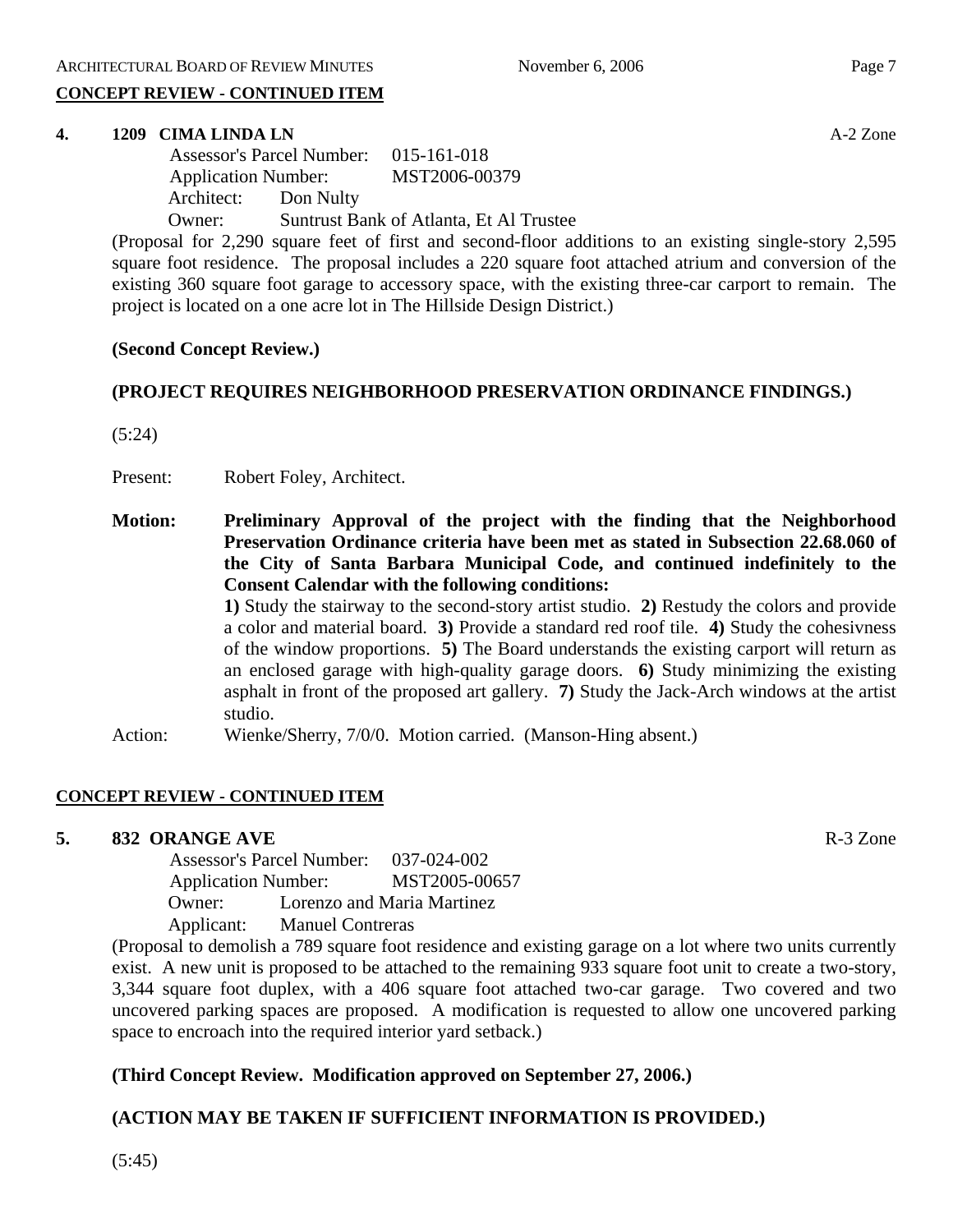Present: Manual Contreras, Applicant; Lorenzo Martinez, Owner.

**Motion: Preliminary Approval of the project with the following conditions: 1)** Final Approval may be made at Consent Calendar. **2)** Provide a color board and landscape plan when the project returns to Consent. **3)** Study making the trim boards connect at the bay windows at the north-west elevation. **4)** Restudy the entry gable. Action: Wienke/Sherry, 7/0/0. Motion carried. (Manson-Hing absent.)

## **\*\*\*\*\*\*\*\*\*\*\*\*\*\*\*\*\* THE BOARD RECESSED FROM 6:10 P.M. UNTIL 6:35 P.M. \*\*\*\*\*\*\*\*\*\*\*\*\*\***

## **CONCEPT REVIEW - CONTINUED ITEM**

#### **6. 6 LANGLO TERR** E-2/SD-2 Zone

 Assessor's Parcel Number: 053-040-015 Application Number: MST2006-00452 Owner: David Dougherty Architect: Jim Zimmerman

(Proposal to construct a 3,233 square foot two-story single-family residence and attached 495 square foot two-car garage. The existing one-story 1,137 square foot residence and attached 328 square foot garage will be demolished. The proposal includes approximately 250 cubic yards of grading.)

## **(Third Concept Review.)**

## **(PROJECT REQUIRES ENVIRONMENTAL ASSESSMENT AND NEIGHBORHOOD PRESERVATION ORDINANCE FINDINGS.)**

(6:35)

- Present: Jim Zimmerman, Architect; Natira Jones, Landscape Architect; Pamela Daugherty, Owner.
- **Motion: Preliminary Approval of the project with the finding that the Neighborhood Preservation Ordinance criteria have been met as stated in Subsection 22.68.060 of the City of Santa Barbara Municipal Code, and continued indefinitely to Consent Calendar with the following conditions: 1)** The applicant is to restudy the driveway entry location on Ontare Road, possibly moving it further north. **2)** Document the existing adjacent trees.
- Action: Wienke/Sherry, 7/0/0. Motion carried. (Manson-Hing absent.)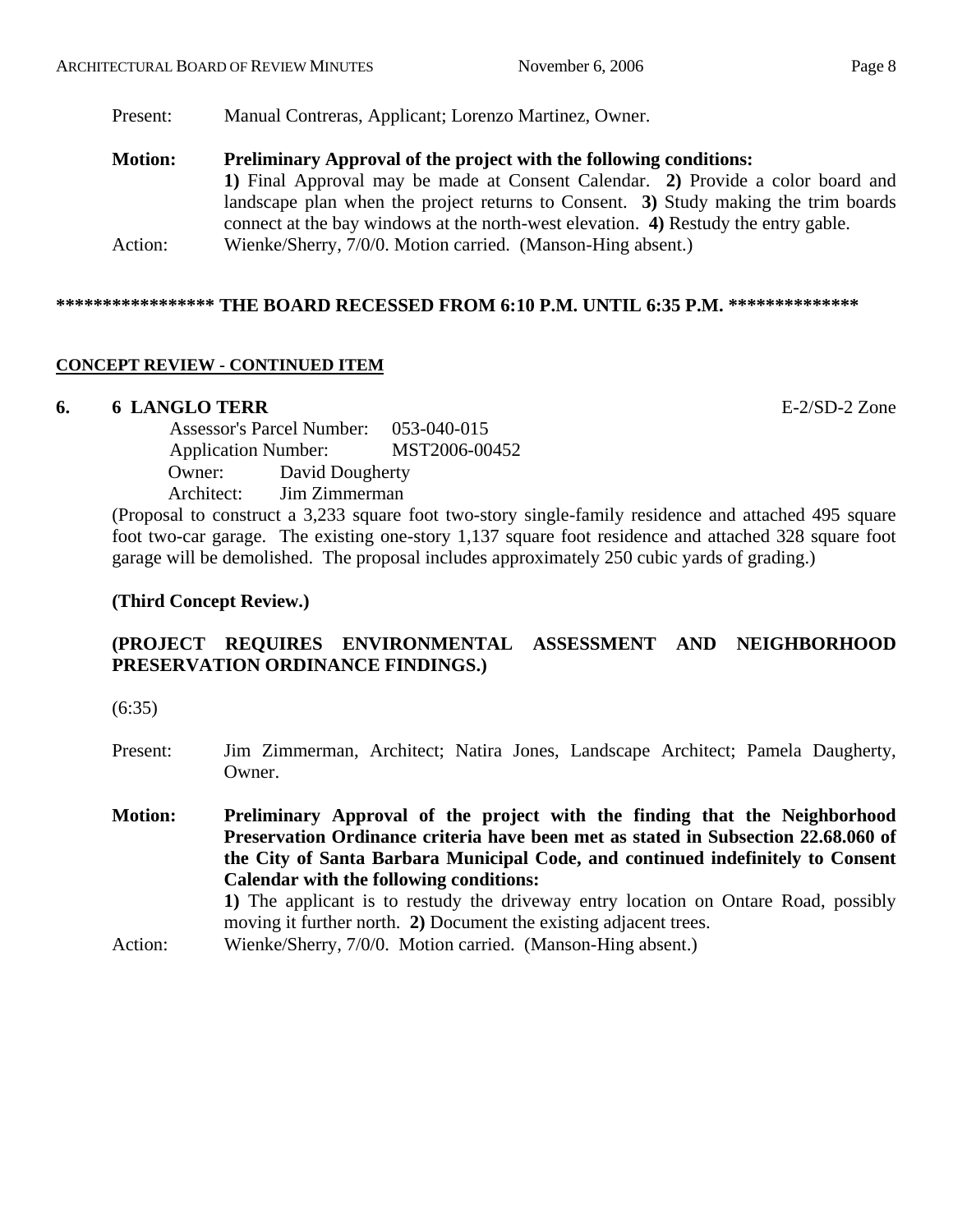## **CONCEPT REVIEW - CONTINUED ITEM**

## **7. 835 W VICTORIA ST** R-2 Zone

 Assessor's Parcel Number: 039-141-001 Application Number: MST2005-00723 Owner: William and Dana Krebs Architect: Larry Warren

(Proposal to construct a 2,930 square foot, two-story addition to an existing 1,360 square foot one-story residence, creating a duplex, on a 7,750 square foot corner lot. The additions consist of a two-story residence, 2 two-car garages, a second-floor deck, and a minor addition to the existing residence. A modification is required for the reduction of the required open yard.)

## **(Second Concept Review.)**

## **(COMMENTS ONLY; PROJECT REQUIRES ENVIRONMENTAL ASSESSMENT AND STAFF HEARING OFFICER APPROVAL OF MODIFICATION.)**

(6:55)

Present: William Krebs, Owner.

## **Motion: Continued indefinitely to the Full Board with the following comments:**

**1)** The applicant is to restudy the new master bathroom addition and push it further back into the lot. **2)** The applicant is to return with accurate drawings that depict the correct detailing of the duplex, with the drawings in the same scale. **3)** Study the physical connection of the front house and the rear second unit to be more cohesive. **4)** Restudy the window configuration on the south elevation to be more traditional in proportion. **5)** Provide a roof plan. **6)** Provide a porch which is in keeping with the neighborhood. **7)** The style of new architecture should match the existing.

Action: Sherry/LeCron, 7/0/0. Motion carried. (Manson-Hing absent.)

## **CONCEPT REVIEW - CONTINUED ITEM**

## **8. 609 E ORTEGA ST** R-3 Zone

 Assessor's Parcel Number: 031-103-022 Application Number: MST2006-00267 Owner: Alfonso Espinoza Applicant: Robert Stamps

(Proposal to construct a two-story 1,166 square foot single-family residence and an attached 277 square foot one-car garage. The proposal includes demolition of the existing 826 square foot single-family residence. There is an existing 1,676 square foot duplex, a three-car carport, and two uncovered parking spaces on the 7,000 square foot parcel.)

## **(Second Concept Review.)**

## **(ACTION MAY BE TAKEN IF SUFFICIENT INFORMATION IS PROVIDED.)**

(7:25)

Present: Robert Stamps, Agent.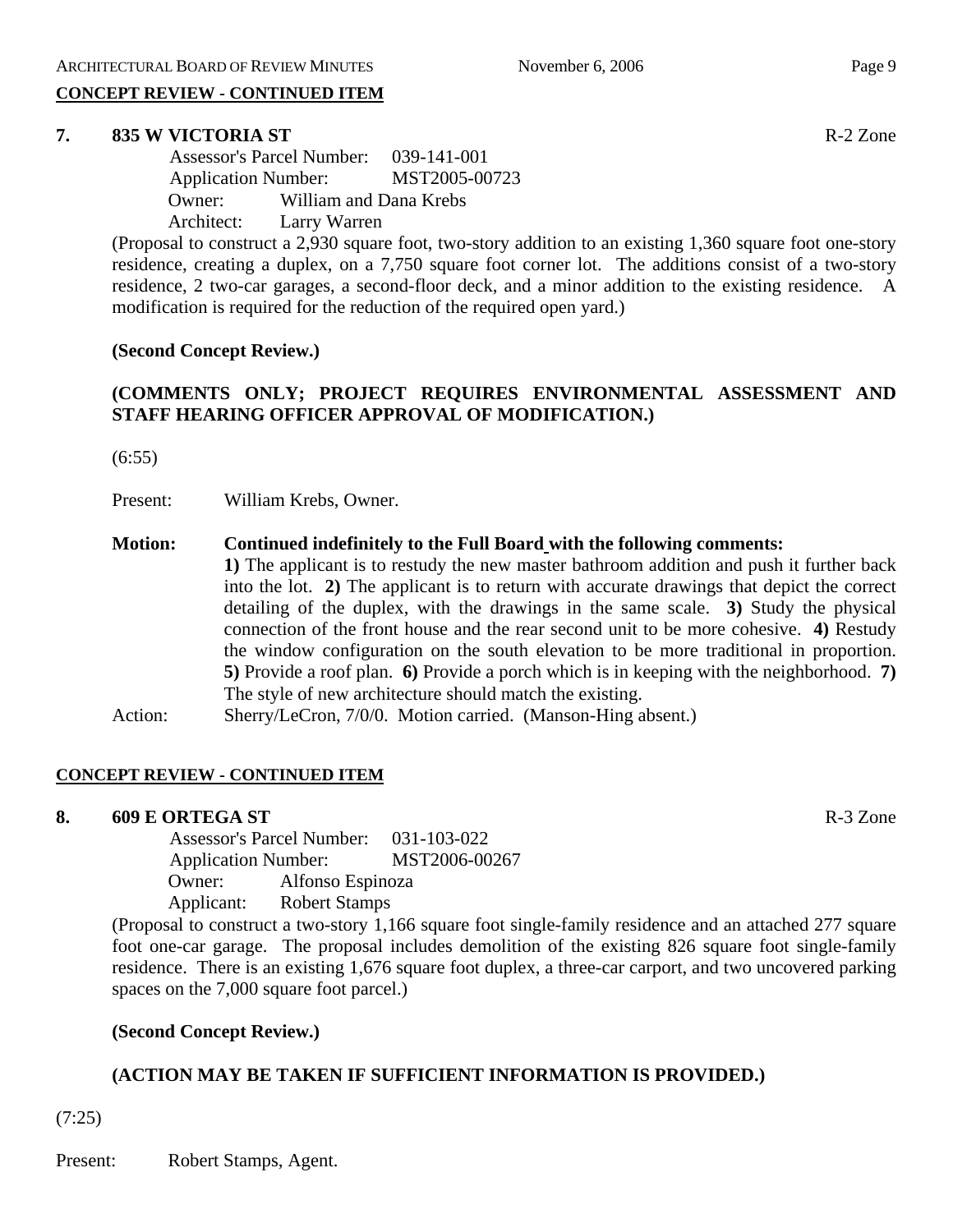**Motion: Preliminary Approval and continued indefinitely to the Consent Calendar with the following comments: 1)** Reduce the length of the porch roof on the south elevation. **2)** Make the supporting columns

align with the top of the stairs. **3)** Corbels should be added to the exposed second-story cantilever. **4)** The entry steps should be pulled in closer to the house to allow for a planter along the driveway. **5)** The Board understands the stone base will be eliminated and replaced with continuous smooth plaster. **6)** Provide a plaster pilaster to terminate the concrete masonry unit wall at the property line. **7)** Provide a front yard landscape plan.

Action: LeCron/Wienke, 6/1/0. Motion carried. (Mosel opposed.) (Manson-Hing absent.)

## *CONSENT CALENDAR*

#### **REVIEW AFTER FINAL**

#### **A. 3475 MARINA DR** A-1/SD-3 Zone

Assessor's Parcel Number: 047-022-003 Application Number: MST2000-00300 Landscape Architect: Sam Maphis Owner: Stephen and Marianne Blick Architect: Karl Eberhard

(Proposal to construct a new 5,520 square foot, one-story residence with an attached three-car garage, new swimming pool and tennis court on a vacant 58,830 square foot lot.)

**(Review after Final for minor exterior revisions to approved project consisting of a revised retaining wall configuration; a revised south privacy wall; a new front privacy wall; a revised eave detail; a revised chimney design; revised colonnades; a revised side entry arch; a revised decorative column detail; a revised decorative detail at the south wall of the living room; a new pedestrian door at the garage; a revised stair location; a new dog wash; and a new generator.)** 

Final Approval of the Review After Final with the exception of the front stucco wall, which is to be a maximum six-feet high with fence wall posts to be a maximum eight-inches taller, reduce walls when they abut into posts. Continued one week for review of the wall along Cliff Drive.

## **REVIEW AFTER FINAL**

#### **B. 302 N MILPAS ST** C-2 Zone

Assessor's Parcel Number: 031-371-023 Application Number: MST2006-00403 Business Name: Westcom Owner: Tarlow Family Trust 2/8/01

(Proposal to add two walk-up ATM machines on north side of building next to parking lot with associated security lighting.)

#### **(Review After Final to review awning color.)**

Final Approval as submitted of the Review After Final. The approved color is Blue #PMS301-C.

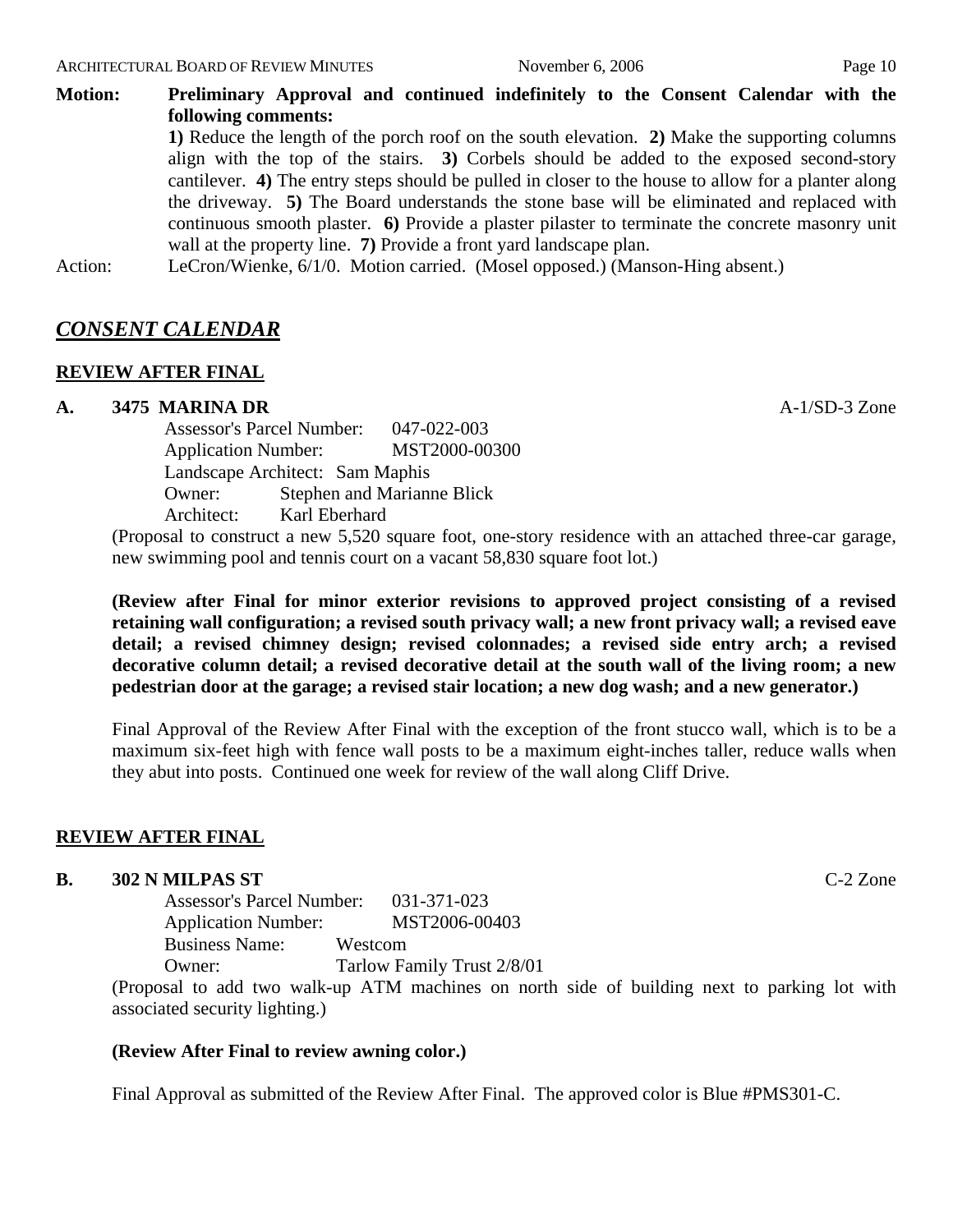## **REVIEW AFTER FINAL**

## **C. 802 ALAMEDA PADRE SERRA** E-1 Zone

Assessor's Parcel Number: 019-300-029 Application Number: MST2006-00139 Owner: William Fletcher Architect: Lori Kari Contractor: Young Construction\*

(Proposal to construct a 156 square foot accessory structure to be used as a pool cabana in the rear-yard. A previous pool cabana was demolished under MST2004-00587. Approximately 80 cubic yards of grading is proposed.)

**(Review After Final to change the cabana plan to match the pool plan (as previously approved under MST2004-00587), to change the supporting columns from stucco to steel, and to remove the south low wall and to change the wall return at stair leading to upper-yard.)** 

Final Approval as noted on the plans of the Review After Final.

## **REVIEW AFTER FINAL**

#### **D. 1823 MIRA VISTA AVE** E-1 Zone

Assessor's Parcel Number: 019-090-021 Application Number: MST2006-00507 Architect: C.A.S.A Di Design, LLC Owner: Rachel Tierney Living Trust

(Proposal for a 366 square foot new deck to the rear of an existing 1,708 square foot single-family residence with an attached 407 square foot two-car garage on a 7,625 square foot lot in the Hillside Design District.)

**(Review After Final for a 51 square foot addition to the master bedroom taken from the existing balcony and the replacement of existing windows on the north elevation.)** 

Final Approval as submitted of the Review After Final.

## **REFERRED BY FULL BOARD**

#### **E. 3953 LA COLINA RD** E-3/SD-2 Zone

Assessor's Parcel Number: 057-222-002 Application Number: MST2006-00126 Owner: Jorge Ruiz Garcia Architect: Jose Esparza

(Proposal to add a 630 square foot second-story addition, a 447 square foot first-floor addition, and an attached 400 square foot two-car garage to the existing 1,684 square foot, one-story, single-family residence. The existing storage/laundry area and two-car carport will be demolished. The second-story addition includes decks on rear of the house. The project is located on a 7,021 square foot lot.)

## **(Final Approval is requested.)**

Final Approval as submitted.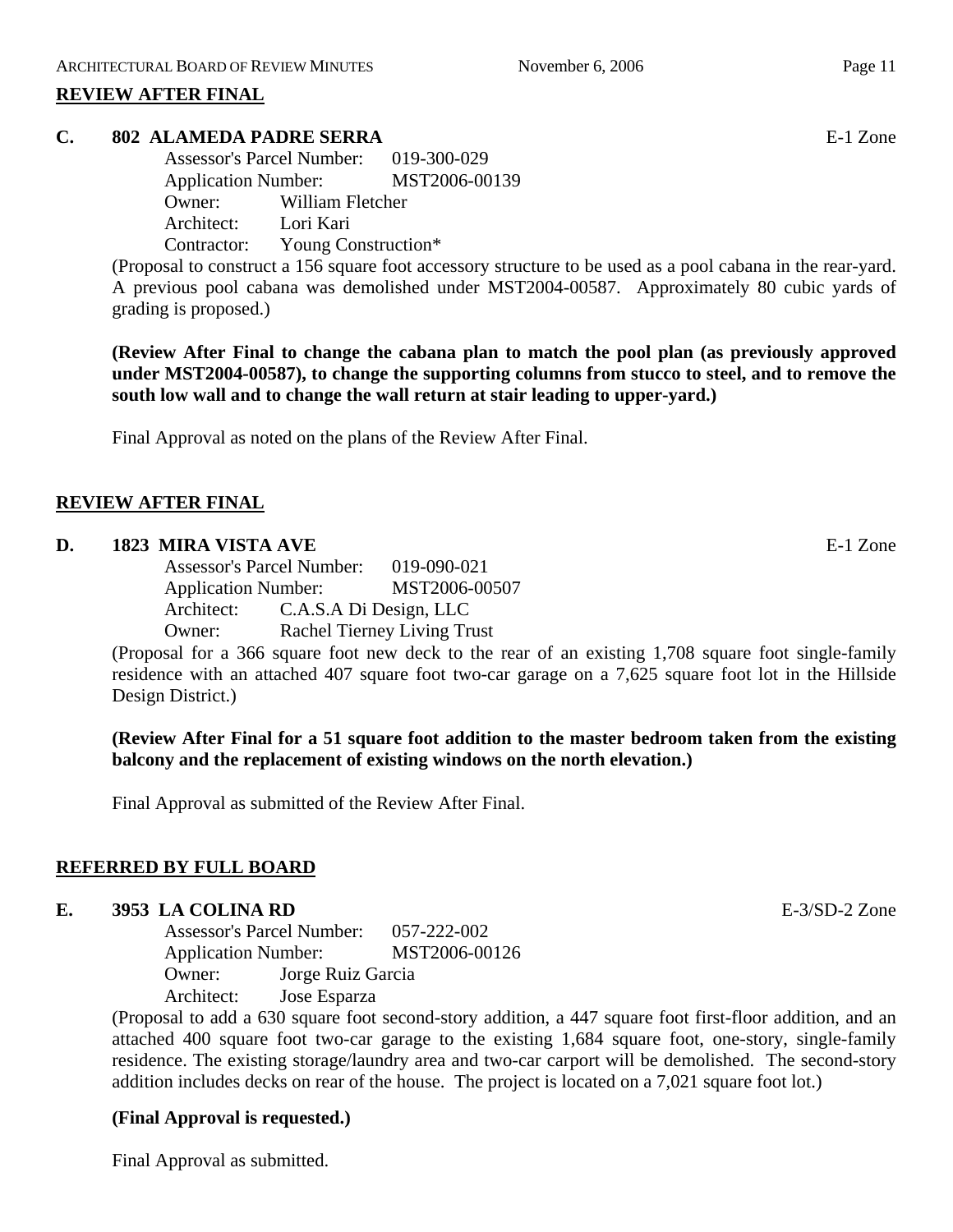## **CONTINUED ITEM**

## **F.** 812 LARGURA PL **A-1** Zone

Assessor's Parcel Number: 029-110-034 Application Number: MST2006-00645 Owner: Elizabeth Vos

(Proposal to permit the "as-built" deck, change the existing aluminum windows and doors to Milgard vinyl, change the body trim, exterior color change, and picket spacing on the upper rear balcony on a 1.08 acre lot in the Hillside Design District. The lot is currently developed with a 2,473 square foot single-family residence.)

## **(PROJECT REQUIRES NEIGHBORHOOD PRESERVATION ORDINANCE FINDINGS.)**

Continued one week at the applicant's request.

## **REFERRED BY FULL BOARD**

## **G. 1303 FERRELO RD - LOT 28** E-1 Zone

| <b>Assessor's Parcel Number:</b> | 029-271-028    |               |
|----------------------------------|----------------|---------------|
| <b>Application Number:</b>       |                | MST2005-00082 |
| Designer:                        | Goodwin Design |               |
| Owner:                           | Kevin Goodwin  |               |
|                                  |                |               |

(This is a revised design: Proposal to construct a 3,493 square foot, two-story residence with an attached 599 square foot garage on a 27,280 square foot vacant lot. The project includes approximately 300 cubic yards of grading to be balanced cut and fill on the site. A Modification is requested to an overheight wall in the interior-yard setback.)

## **(COMMENTS ONLY; PROJECT REQUIRES ENVIRONMENTAL ASSESSMENT AND NEIGHBORHOOD PRESERVATION ORDINANCE FINDINGS.)**

Continued indefinitely to the Consent Calendar.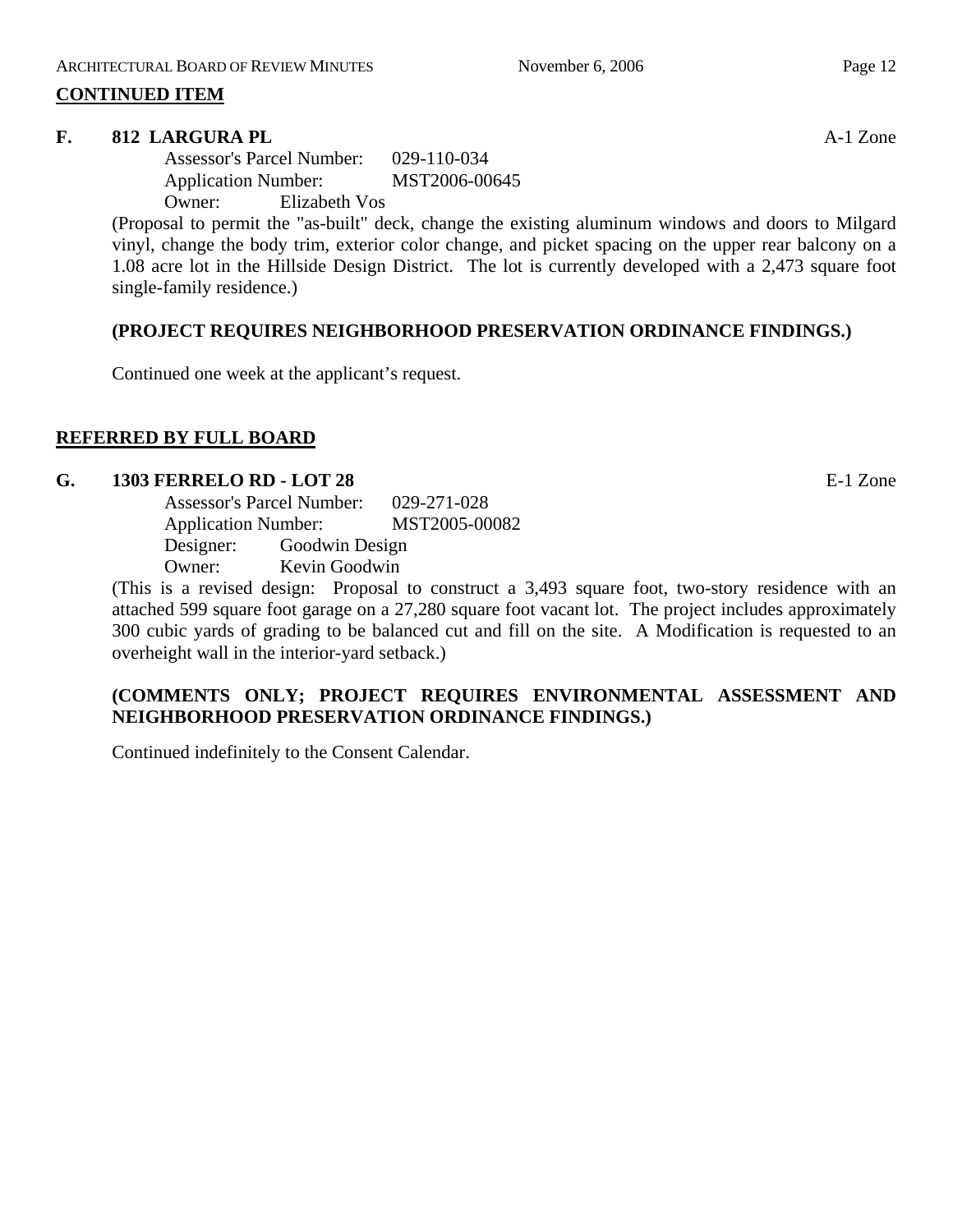## **CONTINUED ITEM**

## **H. 819 N SALSIPUEDES ST** R-3 Zone

Assessor's Parcel Number: 031-031-008 Application Number: MST2006-00013 Owner: Elaine Webster Architect: Ron Sorgman

(Proposal to construct two new single-family residences on a 6,750 square foot lot. The project consists of a new 735 square foot one-story residence and attached 715 square foot two-car carport on the front of the lot and a 1,411 square foot, two-story residence on the rear of the lot. The project includes demolishing the existing 845 square foot one-story front residence and the 867 square foot one-story rear residence (total demolition of 1,712 square feet). A modification is requested to allow the reduction of one required parking space and the encroachment of a parking space in the interior-yard setback.)

## **(Modification Approved on April 26, 2006. Final Approval of the Architecture and Landscape Plans is requested.)**

Final Approval as noted of the Architecture, the applicant is to revise sheet A-6 to show the roof deck and smaller window; and Final Approval as noted of the Landscape, the applicant is to add a tree at the right front-yard.

## **NEW ITEM**

## **I. 2611 DE LA VINA ST** C-2 Zone

Assessor's Parcel Number: 051-292-003 Application Number: MST2006-00640 Owner: Josiah Jenkins

(Proposal to install new asphalt for the existing parking lot, re-stripe the parking lot to add more spaces, add landscaping and the removal and replacement of the existing sidewalk between the storefront and the curb on a 9,003 square foot commercial lot.)

## **(PROJECT REQUIRES ENVIRONMENTAL ASSESSMENT.)**

Final Approval as noted on the plans, the applicant is to add 2 Escilong at the west property line planter.

## **NEW ITEM**

## **J. 17 S MILPAS ST** C-P Zone

Assessor's Parcel Number: 017-171-024 Application Number: MST2006-00650 Owner: S & P Investments Architect: Paul Poirier

(Proposal for site improvements consisting of new railings, shopping cart corrals and landscaping in the existing parking lot for the Trader Joes shopping center.)

## **(PROJECT REQUIRES ENVIRONMENTAL ASSESSMENT.)**

Continued one week at the applicant's request.